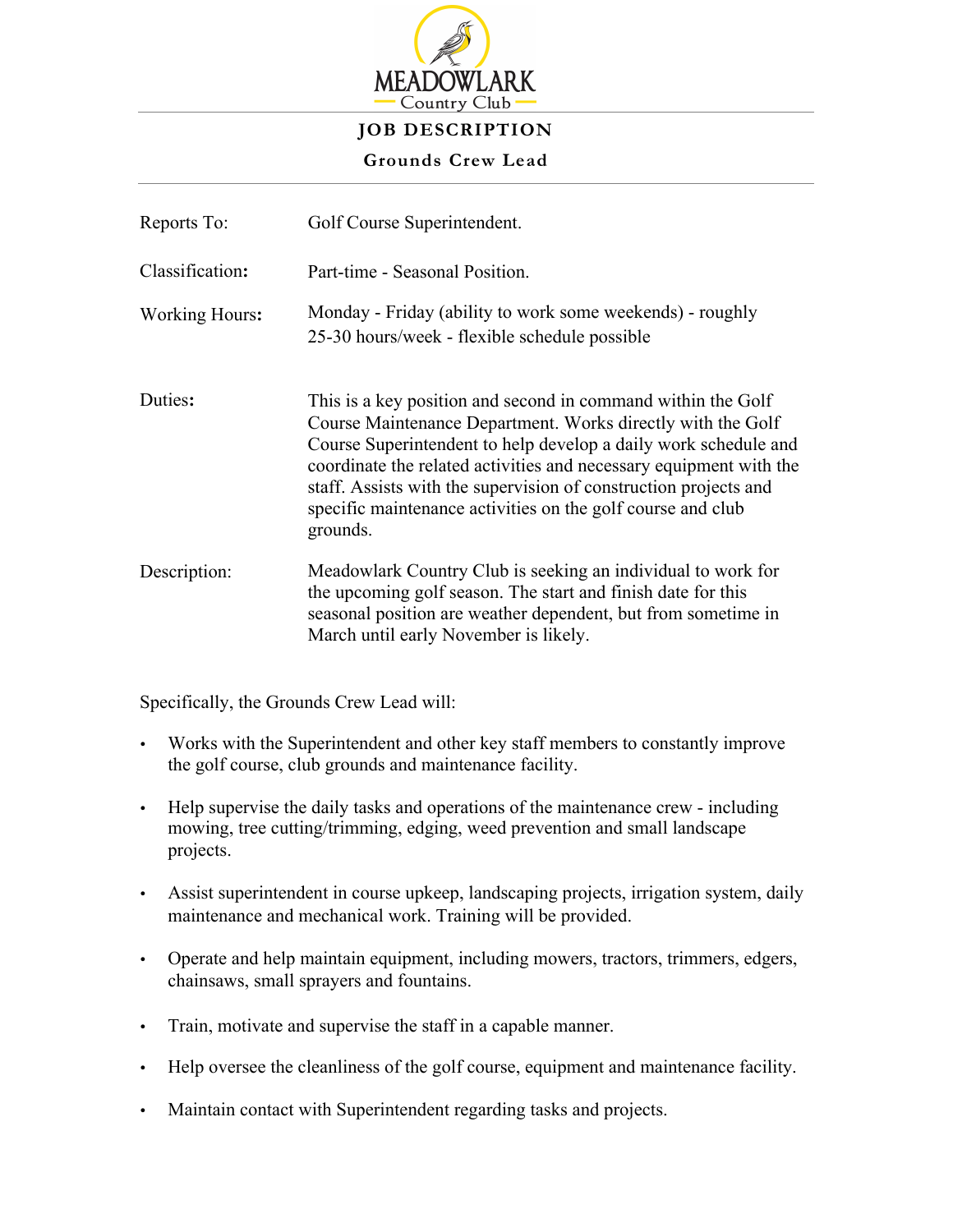## **JOB DESCRIPTION Grounds Crew Lead**

## **Page 2**

- Always communicates in a totally professional manner including to co-workers, management, other staff on property, suppliers, as well as members guests.
- Competent to operate computerized irrigation control system.
- Ability to carry out and communicate to others detailed, written or verbal instructions.
- Have a valid driver's license and be able to operate a motor vehicle.
- Mechanical skills a plus but not absolutely necessary.
- Knowledge of golf a plus.
- Understanding of ergonomics training available.
- Ability to lift 25-50 lbs. on a regular basis.
- Ability to perform physical labor. May be required to work in an environment that includes such activities as bending, lifting, stooping, kneeling, climbing, reaching, standing, walking, pushing, pulling and grasping for periods of time.
- Possess good organizational skills.

This job description does not state or imply that the above duties and responsibilities are the only duties associated with this position. An employee holding this position may be required to perform other, on the job related duties as requested. Requirements may be subject to modification only to reasonably accommodate individuals with a disability.